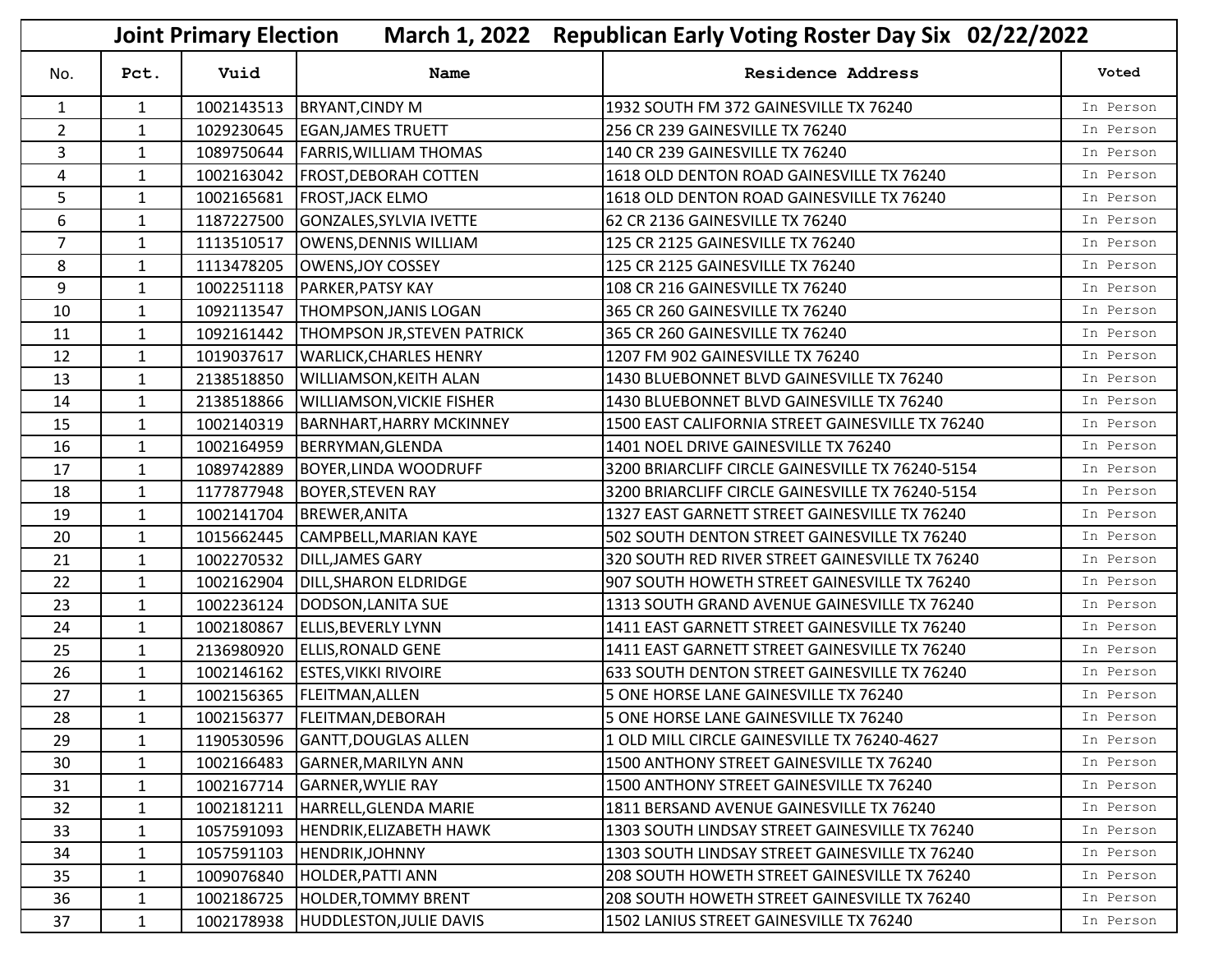| 38 | 1              |            | 1002155603 HUTCHERSON, KARLA     | 2 ONE HORSE LANE GAINESVILLE TX 76240                   | In Person |
|----|----------------|------------|----------------------------------|---------------------------------------------------------|-----------|
| 39 | $\mathbf{1}$   | 1002142689 | JENNINGS, JAYNE GAYLE            | 626 SOUTH LINDSAY STREET GAINESVILLE TX 76240           | In Person |
| 40 | $\mathbf{1}$   | 1002140168 | KELLEY, CAROLYN SUE              | 1410 WEST CALIFORNIA STREET GAINESVILLE TX 76240        | In Person |
| 41 | $\mathbf{1}$   | 1002156536 | <b>KREBS, MILTON HENRY</b>       | 2045 FM 3108 GAINESVILLE TX 76240                       | In Person |
| 42 | $\mathbf{1}$   | 1002156527 | KREBS, PATRICIA AREND            | 2045 FM 3108 GAINESVILLE TX 76240                       | In Person |
| 43 | 1              | 1002164583 | MARTIN, GARY NEAL                | 1726 HARRIS STREET GAINESVILLE TX 76240                 | In Person |
| 44 | 1              | 1002164577 | MARTIN, PEGGY LEE                | 1726 HARRIS STREET GAINESVILLE TX 76240                 | In Person |
| 45 | $\mathbf{1}$   | 1002164218 | MASHBURN, ALICE                  | 711 STONERIDGE DRIVE GAINESVILLE TX 76240               | In Person |
| 46 | $\mathbf{1}$   | 1002164225 | MASHBURN, GILFORD DEWAYNE        | 711 STONERIDGE DRIVE GAINESVILLE TX 76240               | In Person |
| 47 | $\mathbf{1}$   | 1150481229 | MERCER, DAVID MICHAEL            | 1723 MORNINGSIDE DRIVE GAINESVILLE TX 76240             | In Person |
| 48 | $\mathbf{1}$   | 2129315806 | MERRICK, RICHARD EARL            | 25 SHADOWOOD LANE GAINESVILLE TX 76240                  | In Person |
| 49 | 1              | 2164676071 | NADERI, MONICA BELEW             | 214 WEST TENNIE STREET GAINESVILLE TX 76240             | In Person |
| 50 | $\mathbf{1}$   | 1002139742 | NICHOLS, ERVIN RAY               | 1002 SOUTH DENTON STREET GAINESVILLE TX 76240           | In Person |
| 51 | $\mathbf{1}$   | 1002270578 | NICHOLS, LESLIE ANN              | 1002 SOUTH DENTON STREET GAINESVILLE TX 76240           | In Person |
| 52 | $\mathbf{1}$   | 1168443138 | <b>PHILLIPS, MARLENE HESS</b>    | 715 SOUTH LINDSAY STREET GAINESVILLE TX 76240           | In Person |
| 53 | $\mathbf{1}$   | 1002248791 | <b>PRESSON, JENNIFER PATRICE</b> | 905 SOUTH DENTON STREET GAINESVILLE TX 76240            | In Person |
| 54 | $\mathbf{1}$   | 1002248974 | <b>PRUITT, FRED MONTGOMERY</b>   | 1911 LAUREL ROAD GAINESVILLE TX 76240                   | In Person |
| 55 | 1              | 1002256149 | <b>REED, ONA B</b>               | 1401 WEST CALIFORNIA STREET GAINESVILLE TX 76240        | In Person |
| 56 | $\mathbf{1}$   | 1002270623 | <b>RILEY, BILLY EUGENE</b>       | 1308 COLLEGE VIEW STREET GAINESVILLE TX 76240           | In Person |
| 57 | 1              | 1002143972 | <b>RILEY, SHERLEY ANN</b>        | 1308 COLLEGE VIEW STREET GAINESVILLE TX 76240           | In Person |
| 58 | $\mathbf{1}$   | 1023495740 | ROBINSON, CAROL ANN              | 2011 STANFORD DRIVE GAINESVILLE TX 76240                | In Person |
| 59 | $\mathbf{1}$   | 1184084872 | <b>ROBINSON, PHILIP A</b>        | 2011 STANFORD DRIVE GAINESVILLE TX 76240                | In Person |
| 60 | $\mathbf{1}$   | 1002167444 | SHANNON, EARL DEAN               | 14 SCOTTSMEADOW STREET GAINESVILLE TX 76240             | In Person |
| 61 | $\mathbf{1}$   | 1009277679 | <b>STEPHENS, RONNIE DALE</b>     | 319 CR 199 GAINESVILLE TX 76240                         | In Person |
| 62 | 1              | 1021429832 | SULLIVANT, BRENT CARROLL         | 416 SOUTH DENTON STREET GAINESVILLE TX 76240            | In Person |
| 63 | $\mathbf{1}$   | 1002164772 | <b>TURNER, NICKIE HUDDLESTON</b> | 1521 HARRIS STREET GAINESVILLE TX 76240                 | In Person |
| 64 | $\mathbf{1}$   | 1002164045 | <b>TURNER, WELDON RAY</b>        | 1521 HARRIS STREET GAINESVILLE TX 76240-5532            | In Person |
| 65 | $\mathbf{1}$   | 1169319958 | <b>WALLACE, STEPHEN EDWARD</b>   | 407 MELODY LANE GAINESVILLE TX 76240                    | In Person |
| 66 | $\mathbf{1}$   | 1044370512 | <b>WILDBRETT, NANCY LEE</b>      | 1001 VINTAGE AVENUE GAINESVILLE TX 76240                | In Person |
| 67 | $\mathbf{1}$   | 1002164256 | WINTERS, PAULA                   | 501 MELODY LANE GAINESVILLE TX 76240                    | In Person |
| 68 | $\mathbf{1}$   |            | 1002138308 WOLF, GEORGIA HARTMAN | 1 BROOKHOLLOW CIRCLE GAINESVILLE TX 76240-5607          | In Person |
| 69 | 1              | 1002138298 | <b>WOLF, WALTER BERNARD</b>      | 1 BROOKHOLLOW CIRCLE GAINESVILLE TX 76240               | In Person |
| 70 | $\overline{2}$ | 1181135347 | BLANK, MICHAEL JOSEPH            | 1411 EAST CALIFORNIA STREET GAINESVILLE TX 76240-4305   | In Person |
| 71 | $\overline{2}$ | 1081334717 | BLANK, TERESA GAIL               | 1411 EAST CALIFORNIA STREET GAINESVILLE TX 76240        | In Person |
| 72 | $\overline{2}$ | 1002153184 | DOUGHTY, PATRICIA ALLEN          | 814 MORAN STREET GAINESVILLE TX 76240                   | In Person |
| 73 | $\overline{2}$ | 1002142230 | KING, TRACI LYNE                 | 1615 EAST CALIFORNIA STREET APT 11 GAINESVILLE TX 76240 | In Person |
| 74 | $\overline{2}$ | 1002151319 | LLANO, JEFFREY KYLE              | 420 NORTH DIXON STREET GAINESVILLE TX 76240             | In Person |
| 75 | $\overline{2}$ | 1002256219 | MCCLINTON, BELVA GAYLE           | 1001 LAWRENCE STREET GAINESVILLE TX 76240               | In Person |
| 76 | $\overline{2}$ | 1002256699 | NEWTON, CAROL                    | 511 RITCHEY STREET GAINESVILLE TX 76240                 | In Person |
| 77 | $\overline{2}$ | 1002253808 | SHARP, PAT DEROYCE               | 816 NORTH TAYLOR STREET GAINESVILLE TX 76240            | In Person |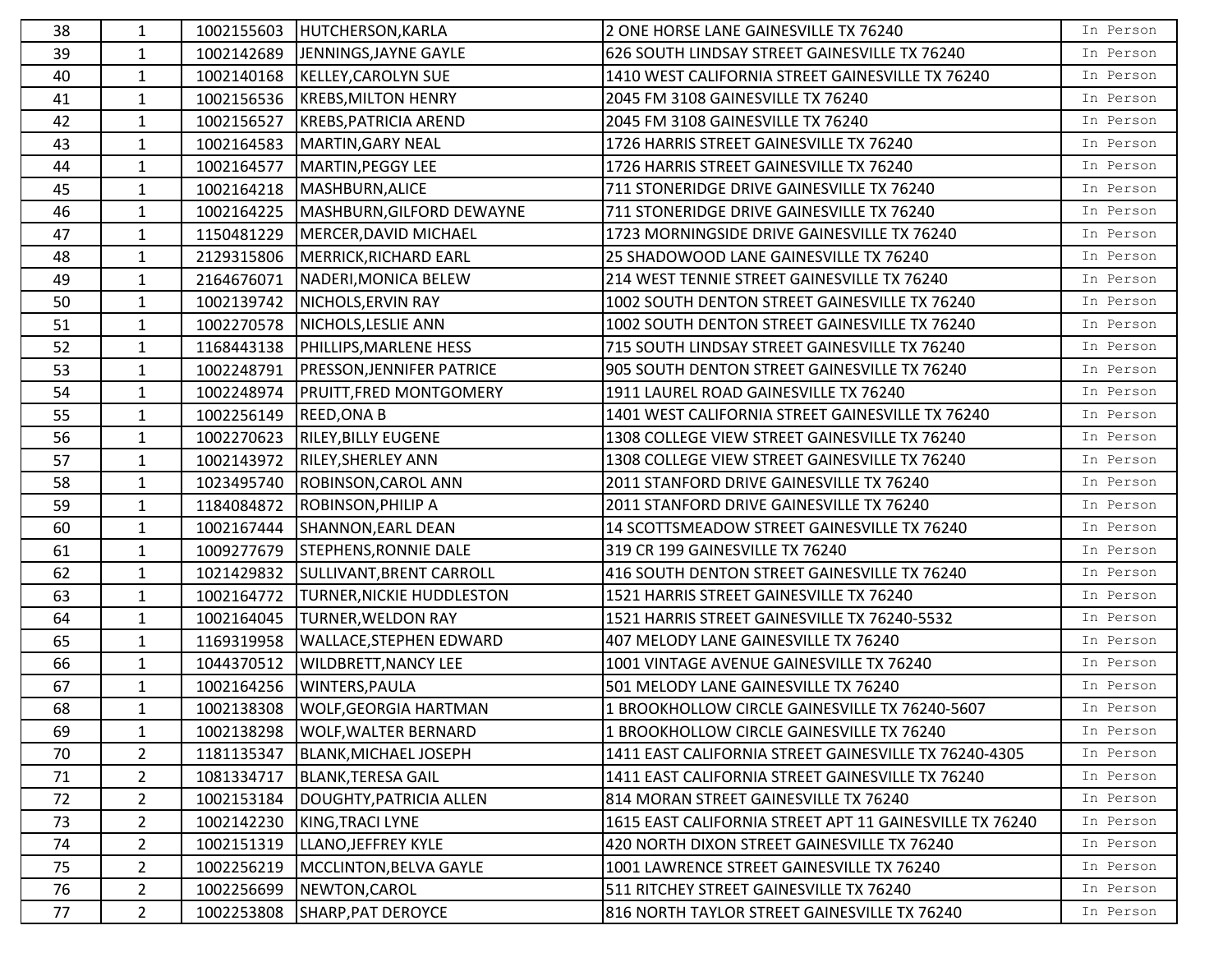| 78  | $\overline{2}$ |            | 1011681793   TAYLOR, KERI WALTERS     | 1703 BUCK STREET GAINESVILLE TX 76240                  | In Person |
|-----|----------------|------------|---------------------------------------|--------------------------------------------------------|-----------|
| 79  | 3              |            | 1014229616  BREWER, DAVID ARTHUR      | 828 CR 323 GAINESVILLE TX 76240                        | In Person |
| 80  | 3              | 1013809141 | COONEY, THOMAS J                      | 111 CR 3630 GAINESVILLE TX 76240                       | In Person |
| 81  | 3              | 1161737804 | COOPER, KYLIA DEE                     | 164 CR 3628 GAINESVILLE TX 76240                       | In Person |
| 82  | 3              | 1161584480 | COOPER, MICHAEL DWAYNE                | 164 CR 3628 GAINESVILLE TX 76240                       | In Person |
| 83  | 3              | 1002224618 | <b>DENNISON, DANAH RAE</b>            | 1933 CR 311 GAINESVILLE TX 76240                       | In Person |
| 84  | 3              | 1002219797 | <b>DENNISON III, JAMES ARNIM</b>      | 1933 CR 311 GAINESVILLE TX 76240                       | In Person |
| 85  | 3              | 2146234545 | <b>DENNISON IV, JAMES ARNIM</b>       | 1933 CR 311 GAINESVILLE TX 76240                       | In Person |
| 86  | 3              | 1002146025 | <b>DILL, MARSHA ALINE</b>             | 3888 CR 306 GAINESVILLE TX 76240                       | In Person |
| 87  | 3              | 1002219685 | <b>PARKER, THOMAS HARRISON</b>        | 2717 CR 312 GAINESVILLE TX 76240                       | In Person |
| 88  | 3              |            | 1081023458  ROBERTS JR, DOYLE RUSSELL | 2026 CR 323 GAINESVILLE TX 76240                       | In Person |
| 89  | 3              | 1080998774 | ROBERTS, PAULA CUNNINGHAM             | 2026 CR 323 GAINESVILLE TX 76240                       | In Person |
| 90  | 3              | 1046432605 | <b>ROBERTS, PENNY RATLIFF</b>         | 828 CR 323 GAINESVILLE TX 76240                        | In Person |
| 91  | 3              | 1002219946 | ROBERTSON, VICKI LYNN                 | 3236 FM 1630 GAINESVILLE TX 76240                      | In Person |
| 92  | 3              | 1130568240 | SANDMANN, DOLORES MARIE               | 760 FM 3108 LINDSAY TX 76250                           | In Person |
| 93  | 3              | 1002219616 | SCHAD, PAMELA                         | 2961 FM 1630 GAINESVILLE TX 76240                      | In Person |
| 94  | 3              | 1002206059 | <b>WEBER, JOSEPH JOHN</b>             | 3628 CR 318 GAINESVILLE TX 76240                       | In Person |
| 95  | 3              | 1002206037 | <b>YORK, MARGIE FELDERHOFF</b>        | 408 CR 327 MYRA TX 76253                               | In Person |
| 96  | 4              | 1002221047 | <b>PARSONS, AMBER GREWING</b>         | 5691 FM 371 GAINESVILLE TX 76240                       | In Person |
| 97  | 4              | 1002234704 | SHWADLENAK, EULA PEARL                | 13 WASHINGTON COURT GAINESVILLE TX 76240               | In Person |
| 98  | 4              | 1002159120 | SMITH, JAYLEANE MAYS                  | 431 CR 134 GAINESVILLE TX 76240                        | In Person |
| 99  | 4              | 1002270891 | <b>SMITH, KENNETH MORTON</b>          | 431 CR 134 GAINESVILLE TX 76240                        | In Person |
| 100 | 4              | 1002169880 | <b>TOOLEY, DONALD JAY</b>             | 870 CR 134 GAINESVILLE TX 76240                        | In Person |
| 101 | 4              | 1002169879 | TOOLEY, LINDA                         | 870 CR 134 GAINESVILLE TX 76240                        | In Person |
| 102 | 4              | 1002242065 | ALLEN, CHARLES RAY                    | 1217 BELMONT STREET GAINESVILLE TX 76240               | In Person |
| 103 | 4              | 1002242678 | ALLEN, JENANN                         | 1217 BELMONT STREET GAINESVILLE TX 76240               | In Person |
| 104 | 4              | 1002239056 | <b>BALTHROP, BOBBY DWAINE</b>         | 409 HILLSIDE DRIVE GAINESVILLE TX 76240                | In Person |
| 105 | 4              | 1002180782 | <b>BLAND, JOSEPH GORDON</b>           | 406 ASPEN RD GAINESVILLE TX 76240                      | In Person |
| 106 | 4              | 1002253250 | BOONE, BETTY                          | 2006 EVERGLADE GAINESVILLE TX 76240                    | In Person |
| 107 | 4              | 1002244304 | <b>BROWN, A EUGENE</b>                | 402 ASHLAND DRIVE GAINESVILLE TX 76240                 | In Person |
| 108 | 4              |            | 1002245196   BROWN, SHARON            | 402 ASHLAND DRIVE GAINESVILLE TX 76240                 | In Person |
| 109 | 4              | 1002242175 | CALDWELL JR, J P                      | 2012 MAPLEWOOD DRIVE GAINESVILLE TX 76240              | In Person |
| 110 | 4              | 1002242152 | CALDWELL, SHARON                      | 2012 MAPLEWOOD DRIVE GAINESVILLE TX 76240              | In Person |
| 111 | 4              | 2121136936 | <b>CRAWFORD, STEVEN DOUGLAS</b>       | 1840 EAST BROADWAY STREET APT 214 GAINESVILLE TX 76240 | In Person |
| 112 | 4              | 1002248497 | <b>DEBORD, ROBERT L</b>               | 1905 MAPLEWOOD COURT GAINESVILLE TX 76240              | In Person |
| 113 | 4              | 1002243995 | DRAPER, CHARLES THOMAS                | 2022 MAPLEWOOD DRIVE GAINESVILLE TX 76240              | In Person |
| 114 | 4              | 1002244009 | <b>DRAPER, LINDA NELL</b>             | 2022 MAPLEWOOD DRIVE GAINESVILLE TX 76240              | In Person |
| 115 | 4              | 1002192642 | <b>HARRISON, KEVIN VIRGIL</b>         | 1472 HILLCREST BOULEVARD GAINESVILLE TX 76240          | In Person |
| 116 | 4              | 1002240351 | HUTCHISON, CAROL                      | 2013 CYPRESS DRIVE GAINESVILLE TX 76240                | In Person |
| 117 | 4              | 1002240367 | <b>HUTCHISON, TERRY DALE</b>          | 2013 CYPRESS DRIVE GAINESVILLE TX 76240                | In Person |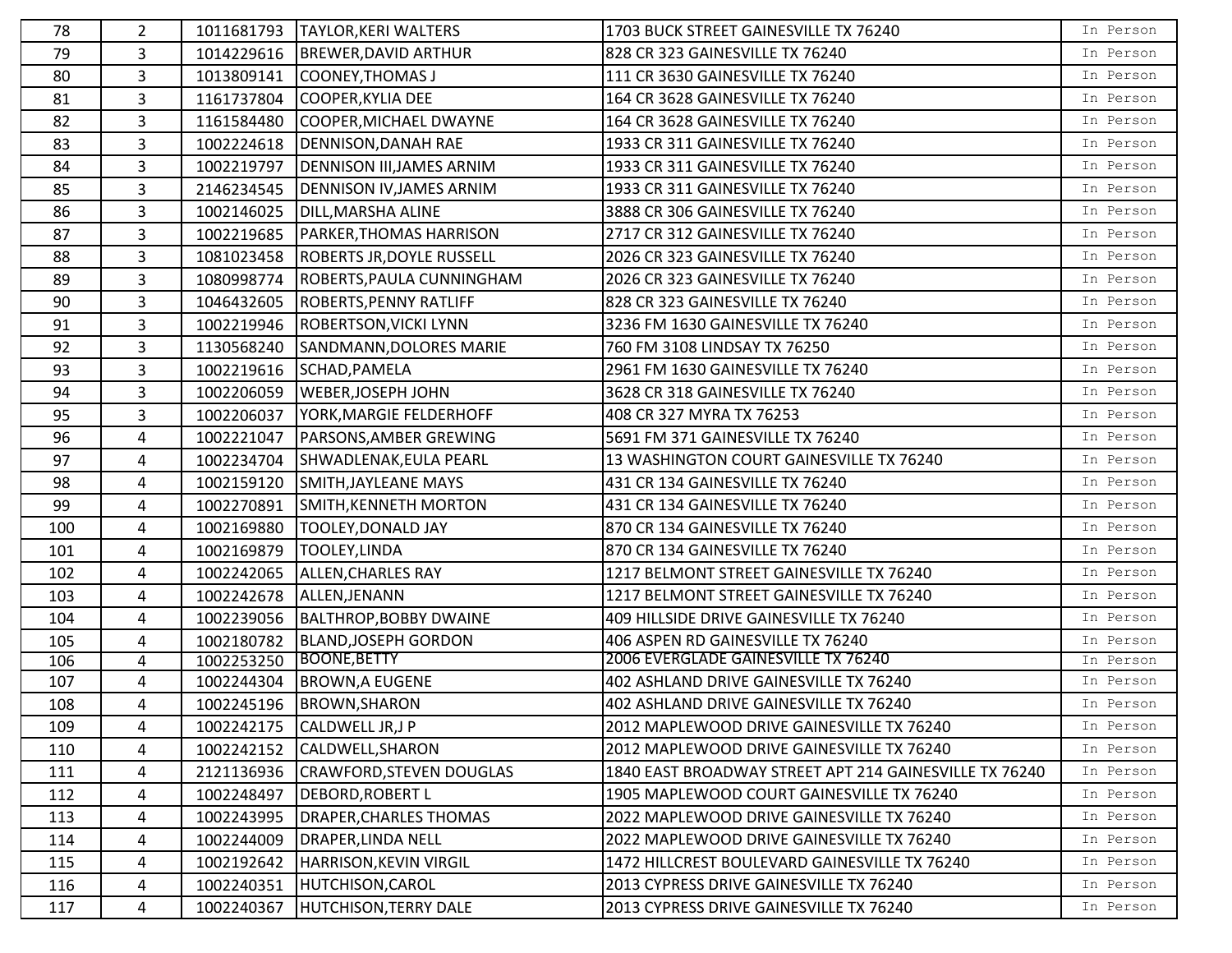| 118 | 4 | 1002154586 | JONES, DEBRA LYNN                             | 1903 EVERGLADE GAINESVILLE TX 76240            | In Person |
|-----|---|------------|-----------------------------------------------|------------------------------------------------|-----------|
| 119 | 4 | 1002153757 | JONES, HOWARD RANDALL                         | 1903 EVERGLADE GAINESVILLE TX 76240            | In Person |
| 120 | 4 | 2152678979 | <b>KENDRICK, LIVIA ANN</b>                    | 2004 GREENBRIAR DRIVE GAINESVILLE TX 76240     | In Person |
| 121 | 4 | 2152679111 | <b>KENDRICK, MARTIN EDWARD</b>                | 2004 GREENBRIAR DRIVE GAINESVILLE TX 76240     | In Person |
| 122 | 4 | 1002197274 | KRAHL, CARLA JEAN                             | 2001 SUMMA STREET GAINESVILLE TX 76240         | In Person |
| 123 | 4 | 1002197261 | KRAHL, MARVIN                                 | 2001 SUMMA STREET GAINESVILLE TX 76240         | In Person |
| 124 | 4 | 1052622186 | <b>KREBS, MEGAN LEEANN</b>                    | *****                                          | In Person |
| 125 | 4 | 1089852437 | LAFAVOR, GRACE MADELENE                       | 2301 ALABAMA DRIVE APT 13 GAINESVILLE TX 76240 | In Person |
| 126 | 4 | 1002244772 | LANGSTON, LYNDA MOCK                          | 315 ROSEDALE DRIVE GAINESVILLE TX 76240        | In Person |
| 127 | 4 | 1002245344 | LANGSTON, TOMMY LEE                           | 315 ROSEDALE DRIVE GAINESVILLE TX 76240        | In Person |
| 128 | 4 | 1049046116 | LAUX, KENNETH RAY                             | 1107 ASPEN RD GAINESVILLE TX 76240             | In Person |
| 129 | 4 | 1049046100 | LAUX, SHIRLEY RUTH                            | 1107 ASPEN RD GAINESVILLE TX 76240             | In Person |
| 130 | 4 | 1091221293 | MYERS, FLAVIANA GAVIAO                        | 1208 ASPEN RD GAINESVILLE TX 76240             | In Person |
| 131 | 4 | 1007283708 | NEAL, IRA LEE                                 | 101 CANDLEWOOD CIRCLE GAINESVILLE TX 76240     | In Person |
| 132 | 4 | 1007283712 | NEAL, JOSEFINA PINA                           | 101 CANDLEWOOD CIRCLE GAINESVILLE TX 76240     | In Person |
| 133 | 4 | 1002195278 | <b>PACLIK, RUDY GENE</b>                      | 316 WHEELER CREEK COURT GAINESVILLE TX 76240   | In Person |
| 134 | 4 | 1089460605 | REYNA, ORALIA SOTO                            | 1214 ASPEN RD GAINESVILLE TX 76240             | In Person |
| 135 | 4 | 1002236021 | <b>ROBERTSON, PATSY</b>                       | 216 FAIR AVENUE GAINESVILLE TX 76240           | In Person |
| 136 | 4 | 1002138057 | SCHMIDLKOFER, LEROY ALBERT                    | 2011 CYPRESS DRIVE GAINESVILLE TX 76240        | In Person |
| 137 | 4 | 1002138061 | SCHMIDLKOFER, ROSINA HESS                     | 2011 CYPRESS DRIVE GAINESVILLE TX 76240        | In Person |
| 138 | 4 | 1002241208 | SIMMONS, LARRY RAY                            | 1030 FAIR AVENUE GAINESVILLE TX 76240          | In Person |
| 139 | 4 | 1089241062 | SMITH, KURT                                   | 306 CANDLEWOOD CIRCLE GAINESVILLE TX 76240     | In Person |
| 140 | 4 | 1002274518 | SNUGGS, BEVERLY                               | 1105 WHALEY DRIVE GAINESVILLE TX 76240         | In Person |
| 141 | 4 |            | 1002274436  TUCKER, JERRY PAUL                | 1110 HILLCREST BOULEVARD GAINESVILLE TX 76240  | In Person |
| 142 | 4 | 1013557493 | <b>WALTERSCHEID, SAMUEL ROBERT</b>            | 1302 ELMWOOD STREET GAINESVILLE TX 76240       | In Person |
| 143 | 4 | 1011193142 | <b>WARDEN JR, GLENN RICHARD</b>               | 1210 ELMWOOD STREET GAINESVILLE TX 76240       | In Person |
| 144 | 4 | 1002246243 | <b>WAY, GARRY DON</b>                         | 408 WILLOW WAY GAINESVILLE TX 76240            | In Person |
| 145 | 4 | 1002246150 | <b>WAY, JULLIA HOWELL</b>                     | 408 WILLOW WAY GAINESVILLE TX 76240            | In Person |
| 146 | 4 | 1006991198 | <b>WHEELER, BARBARA JEAN</b>                  | 1907 WOODLAWN COURT GAINESVILLE TX 76240       | In Person |
| 147 | 4 | 1004701077 | <b>WHEELER, LEONARD WAYNE</b>                 | 1907 WOODLAWN COURT GAINESVILLE TX 76240       | In Person |
| 148 | 4 |            | 1011664295   WHITTINGTON-HOPKINS, GEORGIA GAY | 2018 REDBUD ROAD GAINESVILLE TX 76240          | In Person |
| 149 | 4 | 2142795068 | <b>WOODARD, JAMES PAUL</b>                    | 408 ROSEDALE DRIVE GAINESVILLE TX 76240        | In Person |
| 150 | 6 | 1020792082 | <b>CLAYTON, SHARON HALFF</b>                  | 1006 CR 158 GAINESVILLE TX 76240               | In Person |
| 151 | 6 | 1002139892 | <b>DICK, HAL WES</b>                          | 23612 FM 678 WHITESBORO TX 76273               | In Person |
| 152 | 6 | 1002255646 | <b>DISHMAN JR, CLARK ELDEN</b>                | 671 CR 111 WHITESBORO TX 76273                 | In Person |
| 153 | 6 | 1002170163 | <b>FENNELL, BILLIE</b>                        | 1474 CR 136 GAINESVILLE TX 76240               | In Person |
| 154 | 6 | 1013536514 | <b>HACKLER JR, JAMES RAY</b>                  | 130 MCCARY ROAD GAINESVILLE TX 76240           | In Person |
| 155 | 6 | 1013536567 | HACKLER, JANIS RILEY                          | 130 MCCARY ROAD GAINESVILLE TX 76240           | In Person |
| 156 | 6 | 1002152103 | KUHNLY, DONNA LYNN                            | 166 HOGAN LANE WHITESBORO TX 76273             | In Person |
| 157 | 6 | 1002151576 | KUHNLY, GARY L                                | 166 HOGAN LANE WHITESBORO TX 76273             | In Person |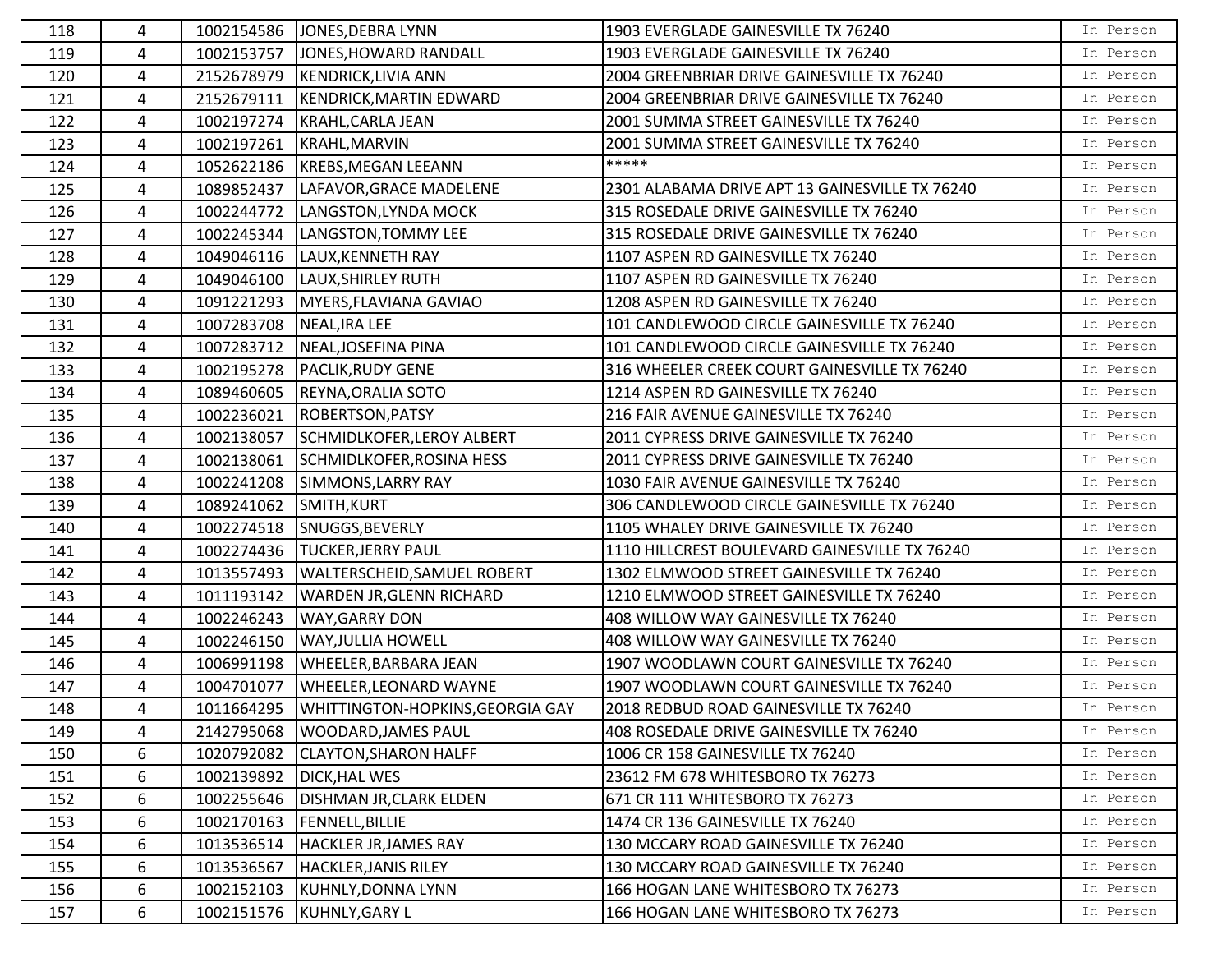| 158 | 6              |            | 1002171880   MEDFORD, MELINDA ANN    | 195 OSCAR COLE STREET CALLISBURG TX 76240        | In Person |
|-----|----------------|------------|--------------------------------------|--------------------------------------------------|-----------|
| 159 | 6              | 1002182758 | MOTSENBOCKER, RITA G                 | 2257 CR 128 GAINESVILLE TX 76240                 | In Person |
| 160 | 6              | 1060444955 | MOTSENBOCKER, TONY CHRIS             | 2257 CR 128 GAINESVILLE TX 76240                 | In Person |
| 161 | 6              | 1020929192 | RAMSEY, LAURA DAWN                   | 1772 THRASHER ROAD CALLISBURG TX 76240           | In Person |
| 162 | 6              | 2161468838 | <b>REYNOLDS, DEBRA LEIGH</b>         | 364 CR 167 WHITESBORO TX 76273                   | In Person |
| 163 | 6              | 1081676964 | <b>REYNOLDS, GARVIN JOHN</b>         | 364 CR 167 WHITESBORO TX 76273                   | In Person |
| 164 | 6              | 1090948394 | <b>RIGSBY, JONATHAN MARK</b>         | 10687 FM 678 WHITESBORO TX 76273                 | In Person |
| 165 | 6              | 1002235894 | <b>SANDMANN, SHARON HACKER</b>       | 3860 CR 136 WHITESBORO TX 76273                  | In Person |
| 166 | 6              | 1002182961 | <b>STILES, LYNN EDWARD</b>           | 2717 CR 113 WHITESBORO TX 76273                  | In Person |
| 167 | 6              | 1173197370 | <b>TERRY, JO DOSSEY</b>              | 543 CR 153 WHITESBORO TX 76273-5053              | In Person |
| 168 | 6              | 1012065713 | <b>WAGES, DONNA JEAN</b>             | 127 CR 142 WHITESBORO TX 76273                   | In Person |
| 169 | 6              | 1005316966 | <b>WAGES,LYNN THOMAS</b>             | 127 CR 142 WHITESBORO TX 76273                   | In Person |
| 170 | $\overline{7}$ | 1002040363 | <b>ADDISON JR, MAX RYAN</b>          | 9752 EAST HWY 82 WHITESBORO TX 76273             | In Person |
| 171 | $\overline{7}$ | 1145081356 | <b>BAKER III, LEONARD B</b>          | 13272 EAST HWY 82 WHITESBORO TX 76273            | In Person |
| 172 | $\overline{7}$ | 1025340585 | BAKER, LORI ELIZABETH                | 13272 EAST HWY 82 WHITESBORO TX 76273            | In Person |
| 173 | $\overline{7}$ | 2143194836 | <b>BURR, DENNIS LEE</b>              | 256 FM 371 GAINESVILLE TX 76240                  | In Person |
| 174 | $\overline{7}$ | 1011860133 | COLLINS, BEVERLY A                   | 305 CR 298 WHITESBORO TX 76273                   | In Person |
| 175 | $\overline{7}$ | 1011674767 | COLLINS, JOE LLOYD                   | 305 CR 298 WHITESBORO TX 76273                   | In Person |
| 176 | $\overline{7}$ | 2163417544 | <b>EDDINGS, JORDAN NICOLE</b>        | 13028 EAST HWY 82 WHITESBORO TX 76273            | In Person |
| 177 | $7^{\circ}$    | 1042319721 | <b>EDDINGS, KYLE REID</b>            | 13028 EAST HWY 82 WHITESBORO TX 76273            | In Person |
| 178 | $\overline{7}$ | 2002838233 | <b>EDDINGS, ROSEMARY CAMILLE</b>     | 13028 EAST HWY 82 WHITESBORO TX 76273            | In Person |
| 179 | $\overline{7}$ | 1159245879 | <b>GATEWOOD, ELLYNN SUE</b>          | 9255 FM 678 GAINESVILLE TX 76240                 | In Person |
| 180 | $\overline{7}$ | 1146870311 | GATEWOOD, TRAVIS                     | 9255 FM 678 GAINESVILLE TX 76240                 | In Person |
| 181 | $\overline{7}$ | 1002182341 | <b>GLEATON, SUSAN KAY</b>            | 355 CR 212 GAINESVILLE TX 76240                  | In Person |
| 182 | $7^{\circ}$    | 1017229550 | JONES, DONA BOHANON                  | 874 CR 174 GAINESVILLE TX 76240                  | In Person |
| 183 | $\overline{7}$ | 1015067221 | JONES, LARRY RANDEL                  | 874 CR 174 GAINESVILLE TX 76240                  | In Person |
| 184 | $\overline{7}$ | 1188498998 | MCKINNEY, GREGORY STEPHENS           | 772 ROCKY RIDGE FLATTS LANE GAINESVILLE TX 76240 | In Person |
| 185 | $\overline{7}$ | 1029250789 | <b>ODELL, PATRICIA KARINE</b>        | 891 CR 150 GAINESVILLE TX 76240                  | In Person |
| 186 | $\overline{7}$ | 2138967450 | <b>POURSOLTANI, TESS EVETTE</b>      | 1115 CR 123 APT C GAINESVILLE TX 76240           | In Person |
| 187 | $\overline{7}$ | 1088033189 | SICKING, NICOLE DIANE                | 1703 CR 123 GAINESVILLE TX 76240                 | In Person |
| 188 | $\overline{7}$ |            | 1005047060 SISSNEY, FRANCES NANNETTE | 609 CR 298 WHITESBORO TX 76273                   | In Person |
| 189 | $\overline{7}$ | 1002234432 | <b>SNUGGS, CAROLYN PERRY</b>         | 1921 CR 147 GAINESVILLE TX 76240                 | In Person |
| 190 | $\overline{7}$ | 1020900658 | <b>SNUGGS, STEVEN FREDERICK</b>      | 1921 CR 147 GAINESVILLE TX 76240                 | In Person |
| 191 | 7              | 1202672786 | SOLLEY, CHARLES WENDELL              | 516 CR 161 GAINESVILLE TX 76240-7578             | In Person |
| 192 | $\overline{7}$ | 1002173399 | <b>STONE II, HOWARD CHANDLER</b>     | 632 CR 148 GAINESVILLE TX 76240                  | In Person |
| 193 | $\overline{7}$ | 1002174011 | TRIMBLE, BERNICE                     | 12 CR 149 GAINESVILLE TX 76240                   | In Person |
| 194 | $\overline{7}$ | 1106240493 | TRIMBLE, MARTHA MARIE                | 100 TRIMBLES LANE GAINESVILLE TX 76240-1509      | In Person |
| 195 | $\overline{7}$ | 1002207107 | <b>WALTERSCHEID, CLYDE BERNARD</b>   | 283 CR 148 GAINESVILLE TX 76240                  | In Person |
| 196 | 7              | 1002207111 | <b>WALTERSCHEID, SHARON</b>          | 283 CR 148 GAINESVILLE TX 76240                  | In Person |
| 197 | $\overline{7}$ | 1002247369 | <b>WATSON, CHRISTOPHER JOE</b>       | 404 CR 173 GAINESVILLE TX 76240                  | In Person |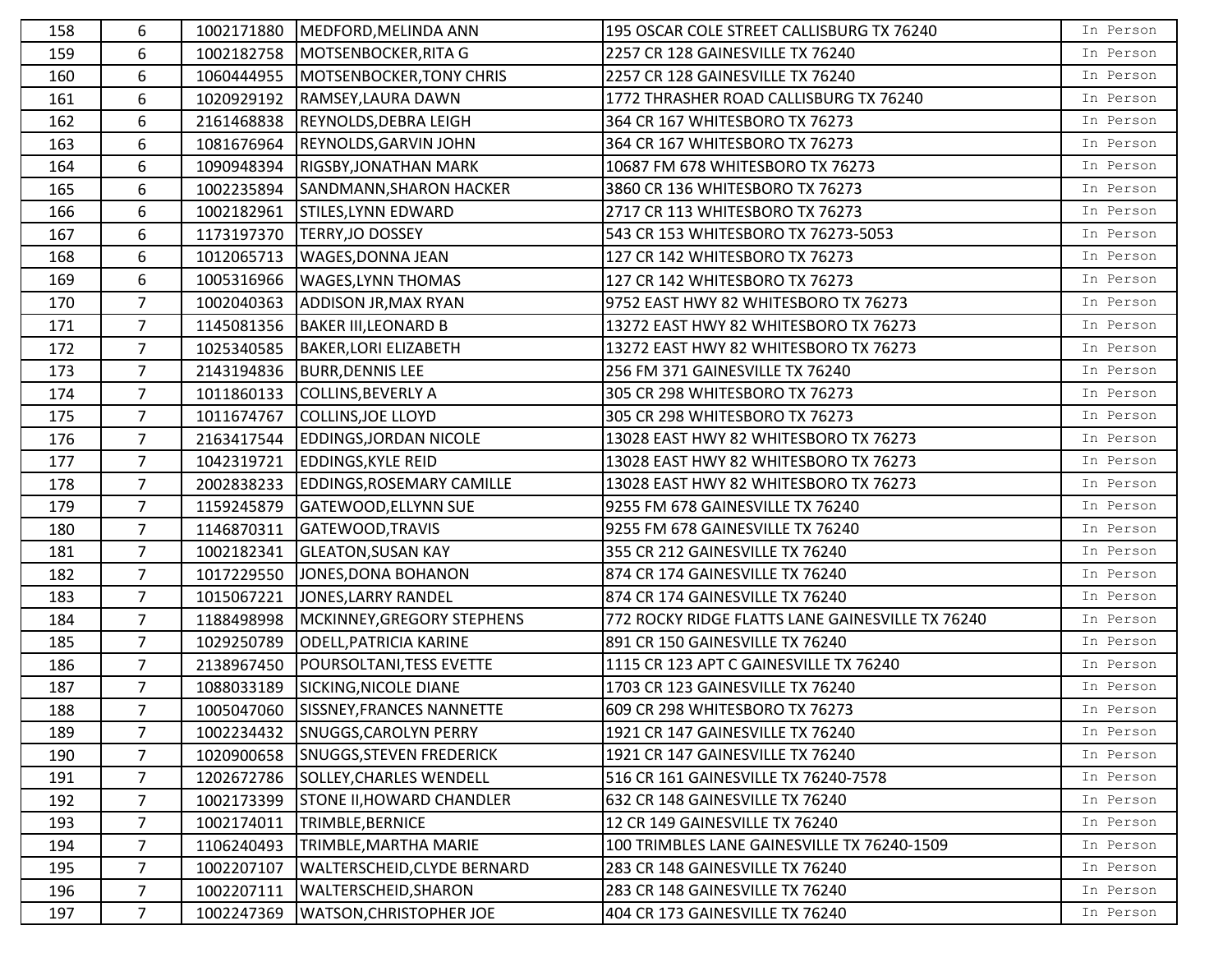| 198 | 7              | 1002176701 | <b>WHITE, DONNA JANE</b>       | 1014 CR 123 GAINESVILLE TX 76240             | In Person |
|-----|----------------|------------|--------------------------------|----------------------------------------------|-----------|
| 199 | $\overline{7}$ | 1002176717 | <b>WHITE, WINDLE GERALD</b>    | 1014 CR 123 GAINESVILLE TX 76240             | In Person |
| 200 | $\overline{7}$ | 1002197725 | <b>WRIGHT, CYNTHIA SUE</b>     | 700 CR 154 GAINESVILLE TX 76240              | In Person |
| 201 | 8              | 1002180234 | <b>EUGSTER, DONALD GENE</b>    | 2337 JRC ROAD GAINESVILLE TX 76240           | In Person |
| 202 | 8              | 1002180247 | <b>EUGSTER, ROSLYN LOUISE</b>  | 2337 JRC ROAD GAINESVILLE TX 76240           | In Person |
| 203 | 8              | 1019286389 | <b>FLETCHER, GABRIELLE M</b>   | 50 CR 226 GAINESVILLE TX 76240               | In Person |
| 204 | 8              | 1002165385 | <b>GARRETT, JOHN EDWARD</b>    | 774 CR 212 GAINESVILLE TX 76240              | In Person |
| 205 | 8              | 1002165392 | <b>GARRETT, KATHLEEN ANN</b>   | 774 CR 212 GAINESVILLE TX 76240              | In Person |
| 206 | 8              | 1019231759 | <b>GREEN, BELINDA KAY</b>      | 4556 FM 678 GAINESVILLE TX 76240             | In Person |
| 207 | 8              | 1141357276 | <b>GREEN, CHARLEY RAY</b>      | 4556 FM 678 GAINESVILLE TX 76240-7542        | In Person |
| 208 | 8              | 1002180206 | HILL, RANDELL WAYNE            | 3795 FM 3164 GAINESVILLE TX 76240            | In Person |
| 209 | 8              | 1002181194 | MAULDIN, PATSY RUSSELL         | 1432 CR 222 GAINESVILLE TX 76240             | In Person |
| 210 | 8              | 1166715879 | NICHOLS, SHARON FLETCHER       | 61 CR 226 GAINESVILLE TX 76240-1805          | In Person |
| 211 | 8              | 1002156088 | NOLAN, LINDA CAROL             | 607 CR 214 GAINESVILLE TX 76240              | In Person |
| 212 | 8              | 1092517062 | RALEY, PAMELA L                | 1717 CR 297 GAINESVILLE TX 76240-7895        | In Person |
| 213 | 8              | 1015400654 | SCHRODT, LINDA MARIE           | 127 CR 296 GAINESVILLE TX 76240              | In Person |
| 214 | 8              | 1011899313 | SCHWARTZ, PAMELA LYNN          | 1736 CR 211 GAINESVILLE TX 76240             | In Person |
| 215 | 8              | 1077156672 | SHAW, NELSON ALAN              | 680 CR 219 GAINESVILLE TX 76240              | In Person |
| 216 | 8              | 1181686373 | SIMMONS, SHAWN PAUL            | 709 CR 211 GAINESVILLE TX 76240              | In Person |
| 217 | 10             | 1052085562 | BAILEY-KING, KIMBERLY ANN      | 523 ST ONGE DRIVE GAINESVILLE TX 76240       | In Person |
| 218 | 10             | 1092502298 | <b>BARFKNECHT, JOHN DAVID</b>  | 1016 PRAIRIE GROVE ROAD VALLEY VIEW TX 76272 | In Person |
| 219 | 10             | 1092475416 | BARFKNECHT, MONICA LOUANN      | 1016 PRAIRIE GROVE ROAD VALLEY VIEW TX 76272 | In Person |
| 220 | 10             | 1012013591 | <b>BELL, SARA DIANNE</b>       | 1441 FM 3496 GAINESVILLE TX 76240            | In Person |
| 221 | 10             | 1002187556 | <b>BLAKEY, CATHERINE</b>       | 6244 SOUTH FM 372 GAINESVILLE TX 76240       | In Person |
| 222 | 10             | 1002187560 | <b>BLAKEY, KENNETH EWING</b>   | 6244 S SOUTH FM 372 GAINESVILLE TX 76240     | In Person |
| 223 | 10             | 1084687976 | <b>BRUCE-BLOOD, CAROL LYNN</b> | 2011 CR 223 COLLINSVILLE TX 76233            | In Person |
| 224 | 10             | 2119909495 | <b>BURKHART, LISA GRISSOM</b>  | 2064 CR 2117 GAINESVILLE TX 76240            | In Person |
| 225 | 10             | 1010077471 | CHILDS, EVELYNE INGEBORG       | 1456 MORROW ROAD VALLEY VIEW TX 76272        | In Person |
| 226 | 10             | 1010812064 | CHILDS, LAWRENCE EUGENE        | 1456 MORROW ROAD VALLEY VIEW TX 76272        | In Person |
| 227 | 10             | 1014055388 | <b>CLARK, JOE HAROLD</b>       | 1100 FM 3496 GAINESVILLE TX 76240            | In Person |
| 228 | 10             | 1014055357 | <b>CLARK, SYLVIA</b>           | 1100 FM 3496 GAINESVILLE TX 76240            | In Person |
| 229 | 10             | 1002192657 | DOUGHTY, KENNETH SHELDON       | 2506 NEELY TRAIL VALLEY VIEW TX 76272        | In Person |
| 230 | 10             | 1002192661 | DOUGHTY, TERRY TIPTON          | 2506 NEELY TRAIL VALLEY VIEW TX 76272-4541   | In Person |
| 231 | 10             | 2162885526 | <b>EWALD, DEBRA CURRY</b>      | 1185 CLARK ROAD GAINESVILLE TX 76240         | In Person |
| 232 | 10             | 1002190179 | <b>FISK, DEE FORD</b>          | 785 BURNS CITY ROAD VALLEY VIEW TX 76272     | In Person |
| 233 | 10             | 1170703509 | <b>GRANT, CAROL ANNE</b>       | 13138 SOUTH FM 372 VALLEY VIEW TX 76272      | In Person |
| 234 | 10             | 1170703495 | <b>GRANT, KEVIN PETER</b>      | 13138 SOUTH FM 372 VALLEY VIEW TX 76272      | In Person |
| 235 | 10             | 2156747362 | HAKES, MATTHEW BENJAMIN        | 4124 CR 223 COLLINSVILLE TX 76233            | In Person |
| 236 | 10             | 1030566449 | HARP, RUTH ELAINE              | 603 CR 203 COLLINSVILLE TX 76233             | In Person |
| 237 | 10             | 1030566726 | <b>HARP, THOMAS LYNN</b>       | 903 CR 203 COLLINSVILLE TX 76233             | In Person |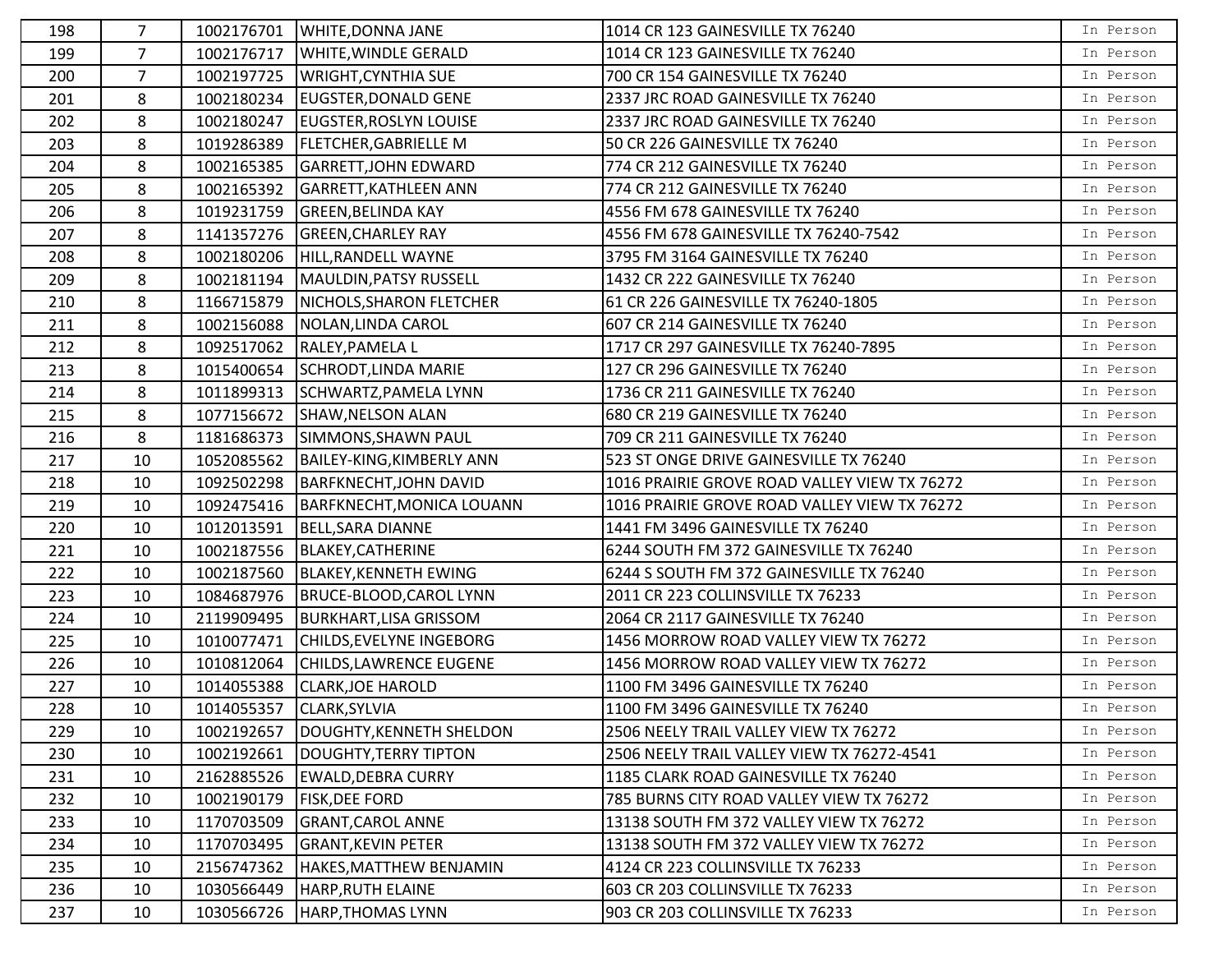| 238 | 10 |            | 1027486158  HELMS, DONALD PERRY     | 546 OAK HILL ROAD VALLEY VIEW TX 76272            | In Person |
|-----|----|------------|-------------------------------------|---------------------------------------------------|-----------|
| 239 | 10 |            | 1002188973 HOLLAND, TONI LYNN       | 6620 SOUTH FM 372 GAINESVILLE TX 76240            | In Person |
| 240 | 10 | 1089821969 | JONES, MELBA JOHNSON                | 2011 CR 223 COLLINSVILLE TX 76233                 | In Person |
| 241 | 10 | 1076174443 | KINGSBERY, KERRI ELIZABETH          | 469 HARPOLE ROAD TIOGA TX 76271                   | In Person |
| 242 | 10 | 1076162555 | KINGSBERY, ROBERT CLAY              | 469 HARPOLE ROAD TIOGA TX 76271                   | In Person |
| 243 | 10 | 1048249008 | MCADAMS, JAMES PATRICK              | 89 IRVING CIRCLE VALLEY VIEW TX 76272             | In Person |
| 244 | 10 | 1013836911 | MOSS, JAMES LLOYD                   | 405 CR 261 VALLEY VIEW TX 76272-8039              | In Person |
| 245 | 10 | 1002200774 | ONSTOTT, LINDA ANN                  | 427 QUAIL RUN ROAD VALLEY VIEW TX 76272           | In Person |
| 246 | 10 | 1089694330 | <b>POSEY JR, CHARLES DELL</b>       | 2607 CR 2117 GAINESVILLE TX 76240                 | In Person |
| 247 | 10 | 1089769579 | <b>POSEY, PENNY PONDER</b>          | 2607 CR 2117 GAINESVILLE TX 76240                 | In Person |
| 248 | 10 | 1044454123 | <b>POTTER, CHARLES D</b>            | 583 REASON JONES ROAD VALLEY VIEW TX 76272        | In Person |
| 249 | 10 |            | 1182567964 POTTER, DIANE L          | 583 REASON JONES ROAD VALLEY VIEW TX 76272        | In Person |
| 250 | 10 | 1020787652 | <b>ROBERTS, TIMOTHY JAY</b>         | 1675 CR 203 COLLINSVILLE TX 76233                 | In Person |
| 251 | 10 | 1038064058 | SANDERS, DOLA LANETTE               | 14522 SOUTH FM 372 VALLEY VIEW TX 76272           | In Person |
| 252 | 10 | 1002193772 | SAPPINGTON, AMY EILEEN              | 188 WOLFHUNTER LANE VALLEY VIEW TX 76272          | In Person |
| 253 | 10 | 1002164740 | SCHULLY, JO ELLEN                   | 5348 SOUTH FM 372 GAINESVILLE TX 76240            | In Person |
| 254 | 10 | 1202780120 | <b>STRICKLIN, LILLIAN E</b>         | 5546 EAST FM 922 VALLEY VIEW TX 76272-6723        | In Person |
| 255 | 10 | 1077126918 | <b>STRICKLIN JR, ROBERT SHERROD</b> | 5546 EAST FM 922 VALLEY VIEW TX 76272             | In Person |
| 256 | 10 | 1013912233 | <b>TRAUFFER, MICHAEL RAY</b>        | 245 CR 232 COLLINSVILLE TX 76233                  | In Person |
| 257 | 10 | 1023536131 | <b>WALL, CARL ODELL</b>             | 471 SLEEPY HOLLOW LANE VALLEY VIEW TX 76272       | In Person |
| 258 | 10 | 1007606307 | <b>WOLF, CARLA S</b>                | 5348 SOUTH FM 372 GAINESVILLE TX 76240            | In Person |
| 259 | 10 | 2139997819 | YOUNGMAN, LOIS A                    | 469 HARPOLE ROAD TIOGA TX 76271                   | In Person |
| 260 | 11 | 2145285864 | ADDOMS III, JOHN FILLMORE           | 134 CR 2256 VALLEY VIEW TX 76272                  | In Person |
| 261 | 11 | 2145286229 | ADDOMS, MICHELLE YVONNE             | 134 CR 2256 VALLEY VIEW TX 76272                  | In Person |
| 262 | 11 |            | 1092029064 ALEXANDER, JUDY LEE      | 267 CR 2131 VALLEY VIEW TX 76272                  | In Person |
| 263 | 11 | 1092001155 | ALEXANDER, ROBERT EDWARD            | 267 CR 2131 VALLEY VIEW TX 76272                  | In Person |
| 264 | 11 | 1002143482 | <b>AYCOX, KAREN STEWART</b>         | 16 GREELY LANE VALLEY VIEW TX 76272               | In Person |
| 265 | 11 | 1193814631 | <b>BARTRAM, ANTONIA GAIL</b>        | 1074 BOONE CIRCLE VALLEY VIEW TX 76272            | In Person |
| 266 | 11 | 1002196766 | BAYER, CHRISTOPHER JOSEPH           | 598 CR 207 VALLEY VIEW TX 76272                   | In Person |
| 267 | 11 | 1002196778 | BAYER, JANET PATRICIA               | 598 CR 207 VALLEY VIEW TX 76272                   | In Person |
| 268 | 11 |            | 1022822823 BRIGHT, LINDA M          | 250 CR 2254 VALLEY VIEW TX 76272                  | In Person |
| 269 | 11 | 1158152910 | <b>BROCIEK, CHERYL RENELL</b>       | 2330 HOCKLEY CREEK ROAD GAINESVILLE TX 76240      | In Person |
| 270 | 11 |            | 1193833714   BROWN, BETTY A         | 465 CR 2251 VALLEY VIEW TX 76272                  | In Person |
| 271 | 11 | 1025432099 | <b>BUSH, RANDALL LYNN</b>           | 500 SOUTH PECAN CREEK TRAIL VALLEY VIEW TX 76272  | In Person |
| 272 | 11 | 1002272812 | <b>DEVERS, MARGIE A</b>             | 482 EAST LONE OAK ROAD VALLEY VIEW TX 76272       | In Person |
| 273 | 11 | 1074496784 | <b>ENTROP JR, EDWARD WILLIAM</b>    | 5830 EAST LONE OAK ROAD VALLEY VIEW TX 76272      | In Person |
| 274 | 11 | 1074496853 | <b>ENTROP, FRANCES DIANE</b>        | 5830 EAST LONE OAK ROAD VALLEY VIEW TX 76272-8042 | In Person |
| 275 | 11 | 1059795602 | JACKSON, MELANIE KAYE               | 835 CR 247 VALLEY VIEW TX 76272                   | In Person |
| 276 | 11 | 1090988221 | LANCE, JOHN CECIL                   | 3778 CR 200 STE 7 VALLEY VIEW TX 76272            | In Person |
| 277 | 11 | 1009712344 | LESCH, BLAKE DOMINIC                | 418 CR 204 VALLEY VIEW TX 76272                   | In Person |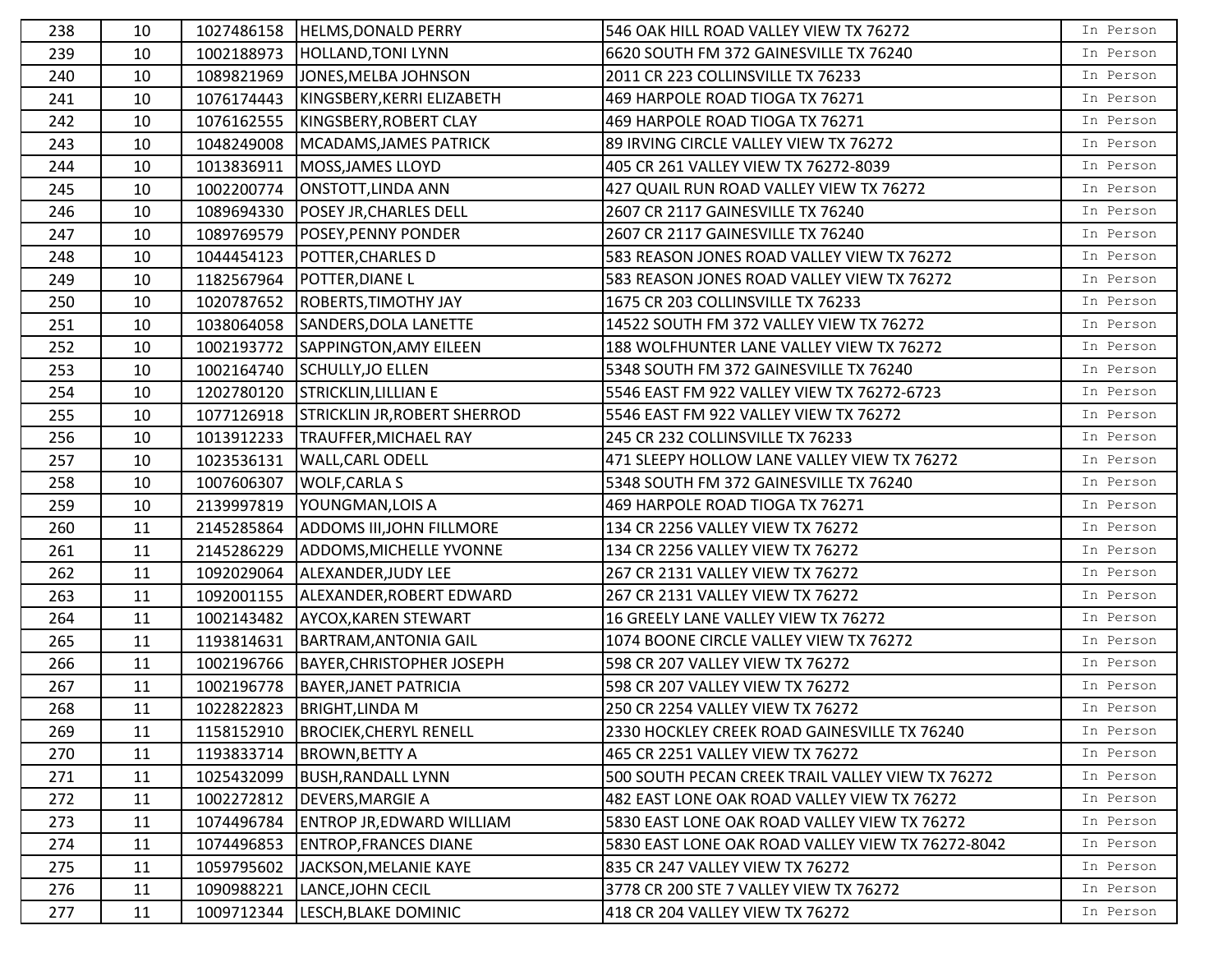| 278 | 11 |            | 1002196208  LESCH, CLEMENS FRANCIS | 418 CR 204 VALLEY VIEW TX 76272                   | In Person |
|-----|----|------------|------------------------------------|---------------------------------------------------|-----------|
| 279 | 11 | 1002196212 | LESCH, PAULINE                     | 418 CR 204 VALLEY VIEW TX 76272                   | In Person |
| 280 | 11 | 1002199716 | LOVE, TIM RANDALL                  | 392 LOVE TRAIL VALLEY VIEW TX 76272               | In Person |
| 281 | 11 | 1089224161 | MABRY, WENDY NICOLE                | 1102 NORTHSHORE LANE VALLEY VIEW TX 76272         | In Person |
| 282 | 11 | 1192269963 | <b>ORTEGA, DAVID KOENIG</b>        | 1026 BOONE CIRCLE VALLEY VIEW TX 76272            | In Person |
| 283 | 11 | 1169164459 | PEACOCK, DEBORAH JOANNE            | 2330 HOCKLEY CREEK ROAD GAINESVILLE TX 76240      | In Person |
| 284 | 11 | 1002251712 | PRESCHER, RONALD JOSEPH            | 3895 SOUTH INT 35 GAINESVILLE TX 76240            | In Person |
| 285 | 11 | 1011926912 | <b>PRESCHER-REITER, CONNIE SUE</b> | 3750 SOUTH INT 35 GAINESVILLE TX 76240            | In Person |
| 286 | 11 | 1003605043 | <b>ROSE, PATTY ANN</b>             | 1569 WEST LONE OAK ROAD VALLEY VIEW TX 76272-6963 | In Person |
| 287 | 11 | 1009704307 | <b>SANTOS JR, WILLIS</b>           | 168 TRAVIS CIRCLE VALLEY VIEW TX 76272-7607       | In Person |
| 288 | 11 | 1002195395 | SCHNIEDERJAN, MARY                 | 492 DAIRY LANE GAINESVILLE TX 76240               | In Person |
| 289 | 11 | 1002198945 | SCOGGIN, CASSANDRA SUE             | 619 NORTH FRONTAGE ROAD VALLEY VIEW TX 76272      | In Person |
| 290 | 11 | 1004904729 | SKINNER, SHIRLEY RUTH              | 191 CR 2251 VALLEY VIEW TX 76272-5632             | In Person |
| 291 | 11 | 1004904890 | SKINNER JR, STANLEY PERRY          | 191 CR 2251 VALLEY VIEW TX 76272-5632             | In Person |
| 292 | 11 | 1155435579 | <b>VANN, ERIC TODD</b>             | 1030 EAST LONE OAK ROAD VALLEY VIEW TX 76272      | In Person |
| 293 | 11 | 1011581914 | <b>WEYANDT JR, GEORGE ARCHIE</b>   | 56 SUNFLOWER DRIVE VALLEY VIEW TX 76272           | In Person |
| 294 | 11 | 1015652063 | WILLINGHAM, MELVIN KENNETH         | 164 CR 2254 VALLEY VIEW TX 76272                  | In Person |
| 295 | 11 | 2136820921 | <b>WOOD, MATTHEW LELAND</b>        | 290 BOONE TRAIL VALLEY VIEW TX 76272              | In Person |
| 296 | 12 | 1002204751 | ALDRIDGE, CHRISTOPHER GLEN         | 17225 WEST FM 922 ROSSTON TX 76263                | In Person |
| 297 | 12 | 1002201815 | DOWNE, LAWRENCE RAY                | 192 CR 314 GAINESVILLE TX 76240                   | In Person |
| 298 | 12 | 1002201827 | DOWNE, SUE                         | 192 CR 314 GAINESVILLE TX 76240                   | In Person |
| 299 | 12 | 1198107453 | <b>GORE, RICKY GENE</b>            | 409 CR 358 VALLEY VIEW TX 76272-3369              | In Person |
| 300 | 12 | 1047220617 | JOHNSON, CHERYL DIANE              | 2270 CR 345 FORESTBURG TX 76239                   | In Person |
| 301 | 12 | 1044495197 | JOHNSON, JOSEPH RAYMOND            | 2270 CR 345 FORESTBURG TX 76239                   | In Person |
| 302 | 12 | 1002204590 | JONES, GEORGE HARVEY               | 13605 WEST FM 922 ERA TX 76238                    | In Person |
| 303 | 12 | 1002204601 | JONES, MARY FRANCES                | 13605 WEST FM 922 ROSSTON TX 76263                | In Person |
| 304 | 12 | 1086069282 | PENNINGTON, RONALD GENE            | 365 CR 326 FORESTBURG TX 76239                    | In Person |
| 305 | 12 | 1019948683 | <b>PROCTOR, CAROL ANN</b>          | 351 CR 332 ERA TX 76238                           | In Person |
| 306 | 12 | 1139405073 | <b>RENFRO, ROXANNE MARIE</b>       | 351 CR 332 ERA TX 76238                           | In Person |
| 307 | 12 | 1002199737 | <b>REYNOLDS, DAMON SCOTT</b>       | 138 DAY ROAD MUENSTER TX 76252                    | In Person |
| 308 | 12 | 1002247640 | RICHARDSON, DON STEPHEN            | 6920 CR 343 FORESTBURG TX 76239                   | In Person |
| 309 | 12 | 1089608632 | <b>STEELE, SALLY JANE</b>          | 685 CR 386 VALLEY VIEW TX 76272-3347              | In Person |
| 310 | 12 | 1013275951 | <b>WEST, BETTY J</b>               | 339 CR 322 VALLEY VIEW TX 76272                   | In Person |
| 311 | 12 | 1013276044 | <b>WEST, PAUL</b>                  | 339 CR 322 VALLEY VIEW TX 76272                   | In Person |
| 312 | 17 | 1002214099 | <b>BAYER, DONNA KNABE</b>          | 186 CR 360 MUENSTER TX 76252                      | In Person |
| 313 | 17 | 1092275058 | HILL JR, ANDREW JOSEPH             | 392 HILLSIDE DRIVE MUENSTER TX 76252              | In Person |
| 314 | 18 | 1002249833 | <b>CLURE, JAY ALLEN</b>            | 832 NORTH MAPLE STREET MUENSTER TX 76252          | In Person |
| 315 | 18 | 1060319525 | EDWARDS, REBECCA CATHERINE         | 320 NORTH PECAN STREET MUENSTER TX 76252          | In Person |
| 316 | 18 | 1002213398 | <b>FELDERHOFF, RONALD WALTER</b>   | 2932 CR 424 MUENSTER TX 76252                     | In Person |
| 317 | 18 | 1002213380 | <b>FELDERHOFF, SHARON THERESA</b>  | 2932 CR 424 MUENSTER TX 76252                     | In Person |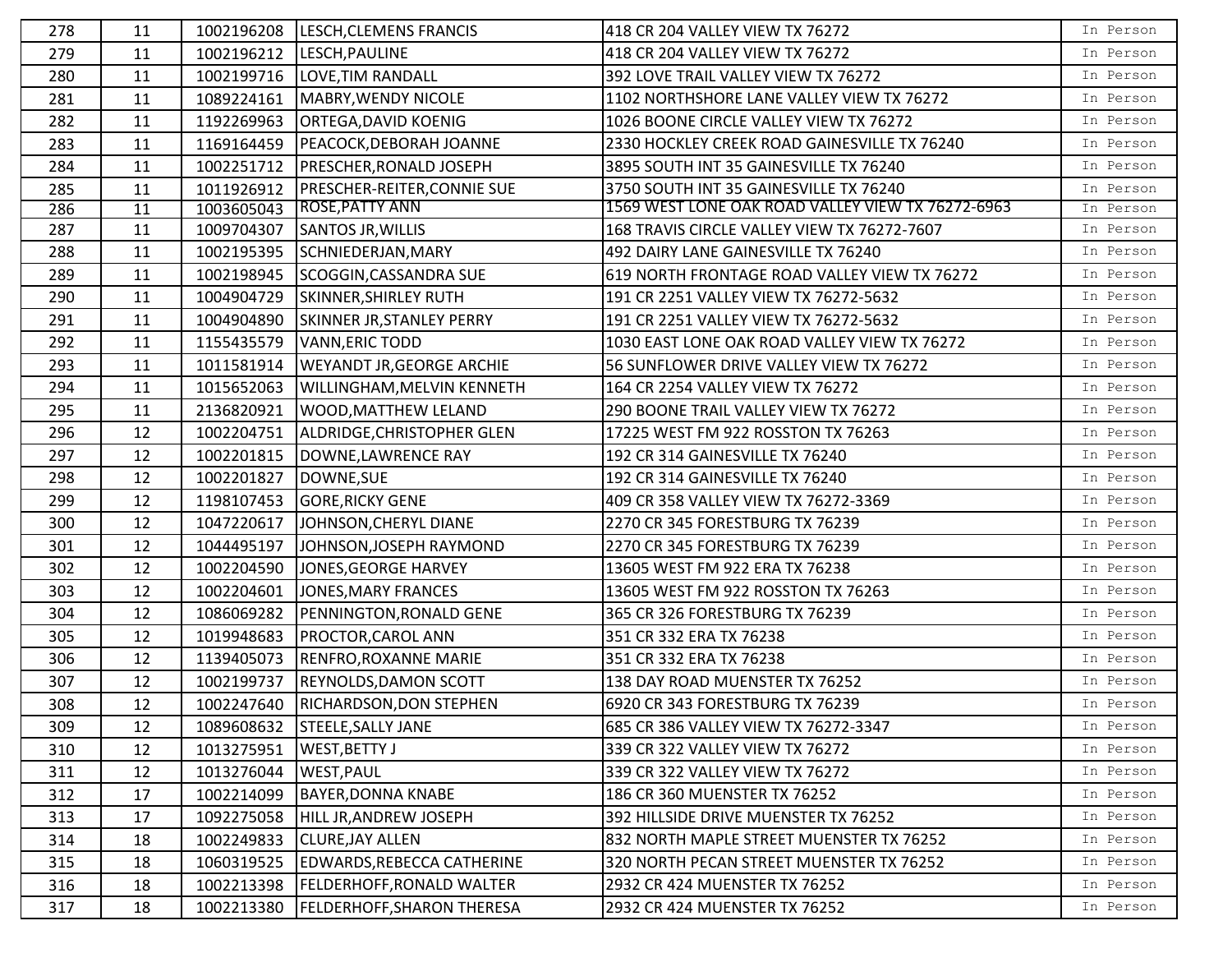| 318 | 18 |            | 1006735452   FUHRMANN, GLORIA JEAN | 222 WEST 4TH STREET MUENSTER TX 76252        | In Person |
|-----|----|------------|------------------------------------|----------------------------------------------|-----------|
| 319 | 18 | 1002218786 | GOIN, LORNA DIANE                  | 4370 CR 417 MUENSTER TX 76252                | In Person |
| 320 | 18 | 1002208309 | <b>GREWING, CONNIE S</b>           | 205 SOUTH WILLOW STREET MUENSTER TX 76252    | In Person |
| 321 | 18 | 1002207888 | <b>GREWING, DIANE YOSTEN</b>       | 203 SOUTH ASH STREET MUENSTER TX 76252       | In Person |
| 322 | 18 | 1002208299 | <b>GREWING, GLENN F</b>            | 205 SOUTH WILLOW STREET MUENSTER TX 76252    | In Person |
| 323 | 18 | 1002207874 | <b>GREWING, JAMES MICHAEL</b>      | 203 SOUTH ASH STREET MUENSTER TX 76252       | In Person |
| 324 | 18 | 1002209133 | KNABE, DAWN                        | 617 3RD STREET MUENSTER TX 76252             | In Person |
| 325 | 18 | 1014327865 | MCGREW, LYNNE GODSEY               | 422 WEST 6TH STREET MUENSTER TX 76252        | In Person |
| 326 | 18 | 1002208912 | MILLER, RANDY LEE                  | 615 EAST FIFTH STREET MUENSTER TX 76252      | In Person |
| 327 | 18 | 1210469362 | ROHMER, ADRIEN MARIE               | 640 NORTH ASH STREET MUENSTER TX 76252       | In Person |
| 328 | 18 | 1002215373 | ROHMER, MELODY GAY                 | 640 NORTH ASH STREET MUENSTER TX 76252       | In Person |
| 329 | 18 | 1019268863 | SPRINGER, DREW ALAN                | 320 EAST FOURTH STREET MUENSTER TX 76252     | In Person |
| 330 | 18 | 1002216134 | VALLIERE, LAURIE JANE              | 384 CR 495 MUENSTER TX 76252                 | In Person |
| 331 | 18 | 1002216147 | <b>VALLIERE, THOMAS WILLIAM</b>    | 384 CR 495 MUENSTER TX 76252                 | In Person |
| 332 | 21 | 1002205644 | <b>BLACK, SHARON DEEANN</b>        | 1211 NORTMAN DRIVE GAINESVILLE TX 76240      | In Person |
| 333 | 21 | 1002205399 | BLACK, WENDELL RAY                 | 1211 NORTMAN DRIVE GAINESVILLE TX 76240-1744 | In Person |
| 334 | 21 | 1002150169 | CONNETT, DENISE DEE                | 2615 CR 409 GAINESVILLE TX 76240             | In Person |
| 335 | 21 | 1002137361 | DOTY, BOBBY DON                    | 3197 CR 460 GAINESVILLE TX 76240             | In Person |
| 336 | 21 | 1002147742 | DOTY, DONNA THOMASON               | 3197 CR 460 GAINESVILLE TX 76240             | In Person |
| 337 | 21 | 1007311145 | <b>FORSON, CASEY LEROI</b>         | 513 WALNUT STREET LINDSAY TX 76250-2322      | In Person |
| 338 | 21 | 1002223304 | <b>FUHRMANN, CAROL ANN</b>         | 6060 WEST HWY 82 GAINESVILLE TX 76240        | In Person |
| 339 | 21 | 1009540463 | <b>GILBERT, MARCI ANNETTE</b>      | *****                                        | In Person |
| 340 | 21 | 1002240000 | <b>GILBERT, TERRY WAYNE</b>        | *****                                        | In Person |
| 341 | 21 | 1002148848 | <b>GILMER, RHETA ELIZABETH</b>     | 301 CIRCLE DRIVE LINDSAY TX 76250            | In Person |
| 342 | 21 | 1002221648 | <b>HELLINGER, JEANETTE MULLER</b>  | 5622 WEST HWY 82 GAINESVILLE TX 76240        | In Person |
| 343 | 21 | 2122864710 | LANGLEY, JEFFREY DEAN              | 118 2ND STREET LINDSAY TX 76250              | In Person |
| 344 | 21 | 1002158324 | LAWSON, BRENDA ALLEN               | 115 2ND STREET LINDSAY TX 76250              | In Person |
| 345 | 21 | 1002158330 | LAWSON, DONALD JOSEPH              | 115 2ND STREET LINDSAY TX 76250              | In Person |
| 346 | 21 | 1002158751 | LAWSON, DONALD SCOTT               | 1214 WALTER STREET GAINESVILLE TX 76240      | In Person |
| 347 | 21 | 1008987124 | <b>REITER, LLOYD JOSEPH</b>        | 199 CR 466 GAINESVILLE TX 76240              | In Person |
| 348 | 21 |            | 1022852915 SKEANS, NELDA FAYE      | 109 CIRCLE DRIVE WEST LINDSAY TX 76250       | In Person |
| 349 | 21 | 1012278675 | <b>WILEY, DEBRA LYNN</b>           | 116 4TH STREET LINDSAY TX 76250              | In Person |
| 350 | 21 | 1040217216 | <b>WOLFE, TILLIE MAY</b>           | 115 S PECAN ST MYRA TX 76253                 | In Person |
| 351 | 22 | 1014320643 | <b>ACKER, SHARRON FLYNT</b>        | 111 MOHAWK COVE LAKE KIOWA TX 76240          | In Person |
| 352 | 22 | 1010939469 | <b>BEARDEN, JOE EASON</b>          | 111 NAVAJO TRAIL LAKE KIOWA TX 76240         | In Person |
| 353 | 22 | 1011605601 | BEARDEN, SUSAN LYNN                | 111 NAVAJO TRAIL LAKE KIOWA TX 76240         | In Person |
| 354 | 22 | 1117231526 | BELL, REBECCA BARBARA              | 329 COMANCHE DRIVE GAINESVILLE TX 76240      | In Person |
| 355 | 22 | 1083317759 | <b>BITSCHE, CHARLES LINN</b>       | 303 COMANCHE DRIVE LAKE KIOWA TX 76240       | In Person |
| 356 | 22 | 1076787686 | <b>BOROSKI, FRANK ROBERT</b>       | 306 KIOWA DRIVE NORTH LAKE KIOWA TX 76240    | In Person |
| 357 | 22 | 1076771156 | <b>BOROSKI, GLENDA REED</b>        | 306 KIOWA DRIVE NORTH LAKE KIOWA TX 76240    | In Person |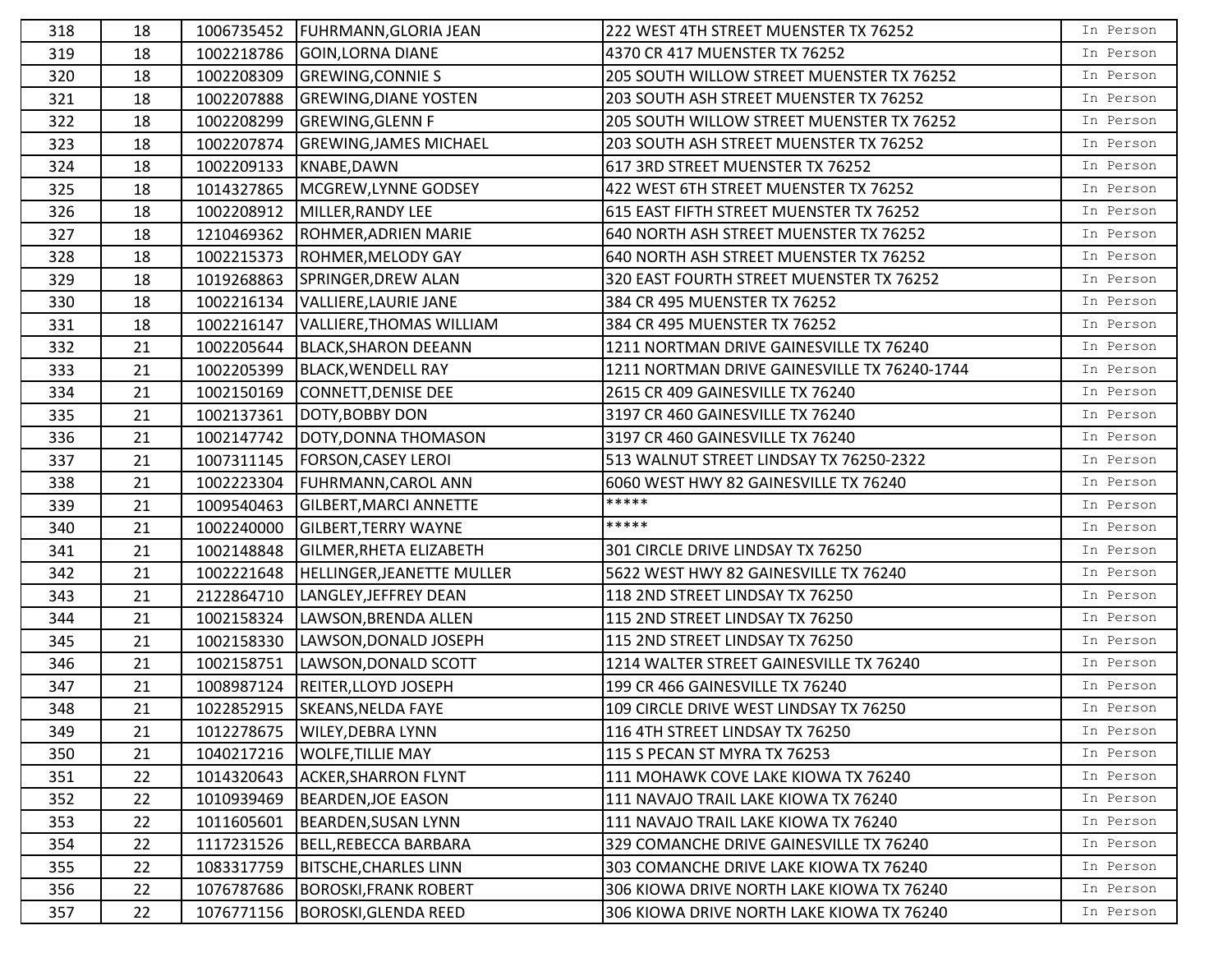| 358            | 22           |            | 1009073268  DODSON, GLENVEL WAYNE | 215 COMANCHE DRIVE LAKE KIOWA TX 76240        | In Person |
|----------------|--------------|------------|-----------------------------------|-----------------------------------------------|-----------|
| 359            | 22           | 1045259681 | DOUGHER, SEAN JOSEPH              | 100 KIOWA DRIVE WEST LAKE KIOWA TX 76240-9584 | In Person |
| 360            | 22           | 1060220022 | <b>ENGELS, DENNIS WILLIAM</b>     | 907 KIOWA DRIVE WEST LAKE KIOWA TX 76240      | In Person |
| 361            | 22           | 1039844528 | <b>ENGELS, DONNA WAYNE</b>        | 907 KIOWA DRIVE WEST LAKE KIOWA TX 76240      | In Person |
| 362            | 22           | 1082330353 | <b>GRANT, GARY ALLEN</b>          | 113 SEMINOLE DRIVE LAKE KIOWA TX 76240        | In Person |
| 363            | 22           | 1082374426 | <b>GRANT, ROSETTA LOREE</b>       | 113 SEMINOLE DRIVE LAKE KIOWA TX 76240        | In Person |
| 364            | 22           | 1082936749 | <b>GROVES, SHERI LYNNEAH</b>      | 1123 KIOWA DRIVE EAST LAKE KIOWA TX 76240     | In Person |
| 365            | 22           | 1207393829 | <b>HICKLE, JULIE DIANE</b>        | 103 WAMPUM COVE LAKE KIOWA TX 76240           | In Person |
| 366            | 22           | 1002179324 | HINES, MICHAEL DAVID              | 1371 CR 211 GAINESVILLE TX 76240-0872         | In Person |
| 367            | 22           | 1002232742 | HOAGLAND, DEBRA HODGSON           | 111 COMANCHE DRIVE LAKE KIOWA TX 76240        | In Person |
| 368            | 22           | 1015339018 | LARKIN, JAMIE ANNETTE             | 1253 KIOWA DRIVE WEST LAKE KIOWA TX 76240     | In Person |
| 369            | 22           | 1013574924 | LARKIN, JOHN RICHARD              | 1253 KIOWA DRIVE WEST LAKE KIOWA TX 76240     | In Person |
| 370            | 22           | 1085725994 | LEWIS, DIANA WALKER               | 122 COMANCHE DRIVE LAKE KIOWA TX 76240        | In Person |
| 371            | 22           | 2137101048 | LEWIS, STEVEN MICHEL              | 122 COMANCHE DRIVE LAKE KIOWA TX 76240        | In Person |
| 372            | 22           | 1075445083 | MARFICE, DONNA STONE              | 326 KIOWA DRIVE EAST LAKE KIOWA TX 76240      | In Person |
| 373            | 22           | 1179438136 | MARFICE, JAMES PAUL               | 326 KIOWA DRIVE EAST LAKE KIOWA TX 76240      | In Person |
| 374            | 22           | 1029194887 | MATHEWS, JOY S                    | 322 KIOWA DRIVE EAST LAKE KIOWA TX 76240      | In Person |
| 375            | 22           | 1002231378 | NIX, MICHAEL DELAINE              | 735 KIOWA DRIVE WEST LAKE KIOWA TX 76240      | In Person |
| 376            | 22           | 1089694115 | <b>ORSBURN, DERRIN KEITH</b>      | *****                                         | In Person |
| 377            | 22           | 1089760363 | <b>ORSBURN, JAMIE DIANE</b>       | 129 SHOSHONE DRIVE LAKE KIOWA TX 76240        | In Person |
| 378            | 22           | 1009017620 | PATTILLO, EDWARD GILBERT          | 108 HURON TRAIL LAKE KIOWA TX 76240           | In Person |
| 379            | 22           | 1009017649 | <b>PATTILLO, MAXINE COOK</b>      | 108 HURON TRAIL LAKE KIOWA TX 76240           | In Person |
| 380            | 22           | 1002231494 | POLLARD-BITSCHE, GERI ANN         | 303 COMANCHE DRIVE LAKE KIOWA TX 76240        | In Person |
| 381            | 22           | 1002220534 | <b>ROOT, CHRIS ELAINE</b>         | 106 MOHAWK COVE LAKE KIOWA TX 76240           | In Person |
| 382            | 22           | 1002220547 | ROOT, RAYMOND DALE                | 106 MOHAWK COVE LAKE KIOWA TX 76240-9067      | In Person |
| 383            | 22           | 1002232973 | <b>SELLERS, TRACY ANN</b>         | 105 TOMAHAWK DRIVE LAKE KIOWA TX 76240        | In Person |
| 384            | 22           | 1092466206 | SLACK, DAVID EDWARD               | 823 KIOWA DRIVE WEST LAKE KIOWA TX 76240      | In Person |
| 385            | 22           | 1128860284 | SMITH, DONALD CLARKE              | 106 SANTEE DRIVE LAKE KIOWA TX 76240          | In Person |
| 386            | 22           | 2134760509 | SMITH, ELAINE K                   | 106 SANTEE DRIVE LAKE KIOWA TX 76240          | In Person |
| 387            | 22           | 1087502287 | <b>SWEET, LESLIE REID</b>         | 114 PUEBLO DRIVE LAKE KIOWA TX 76240          | In Person |
| 388            | 22           |            | 1020629194 SWITZER, SHARON LYNN   | 104 MODOC TRAIL LAKE KIOWA TX 76240           | In Person |
| 389            | 33           | 1068433594 | HOBERER, DARRELL GENE             | 10073 CR 408 GAINESVILLE TX 76240             | In Person |
| 390            | 33           | 1067723110 | HOBERER, JENNIFER LYNN            | 10073 CR 408 GAINESVILLE TX 76240             | In Person |
| 391            | 33           | 1015504190 | LEE, KAREN PODSEDNIK              | 2490 FM 1201 GAINESVILLE TX 76240-0519        | In Person |
| 392            | 33           | 1002234534 | LEWIS, MARY SUSAN                 | 6087 FM 1201 GAINESVILLE TX 76240             | In Person |
| 393            | 33           | 1002233709 | <b>RICHEY, JOHN ALLEN</b>         | 6520 FM 1201 GAINESVILLE TX 76240             | In Person |
| 394            | 33           | 1002233745 | <b>RICHEY, SHELLEY GATES</b>      | 6520 FM 1201 GAINESVILLE TX 76240             | In Person |
|                |              |            |                                   |                                               |           |
| $\mathbf{1}$   | $\mathbf{1}$ | 1002142474 | <b>FAIN, LUTHER W</b>             | 1007 MURPHY STREET GAINESVILLE TX 76240       | By Mail   |
| $\overline{2}$ | $\mathbf{1}$ | 1002142488 | <b>FAIN, PATSY JONES</b>          | 1007 MURPHY STREET GAINESVILLE TX 76240       | By Mail   |